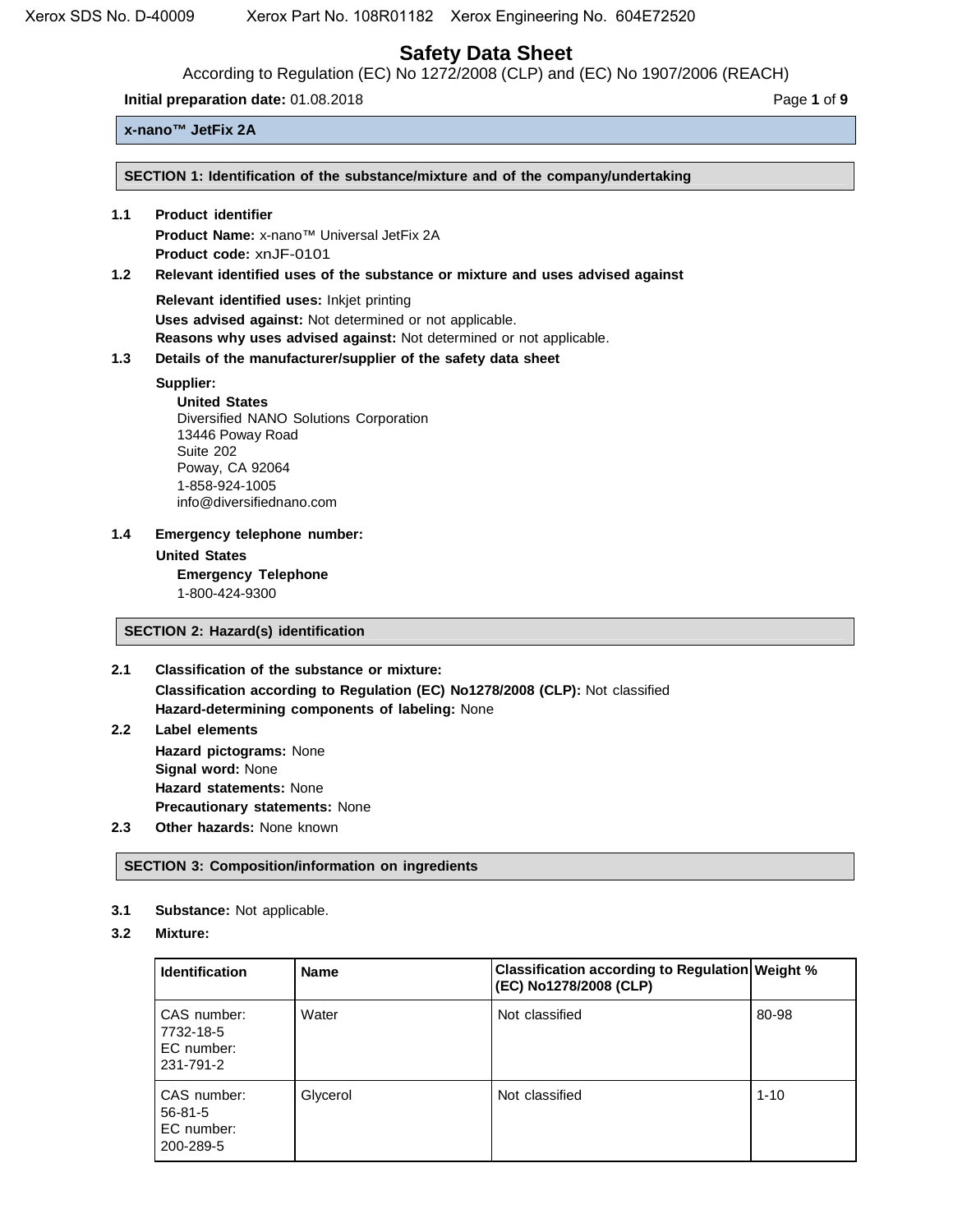According to Regulation (EC) No 1272/2008 (CLP) and (EC) No 1907/2006 (REACH)

**Initial preparation date:** 01.08.2018 **Page 2** of **9** 

**x-nano™ JetFix 2A**

#### **Additional information:** None

**Full Text of H and EUH statements:** See section 16

#### **SECTION 4: First aid measures**

#### **4.1 Description of first aid measures**

#### **General notes:**

Not determined or not available.

# **Following inhalation:**

Loosen clothing as necessary and position individual in a comfortable position

Maintain an unobstructed airway

Get medical advice/attention if you feel unwell

#### **Following skin contact:**

Rinse affected area with soap and water

If symptoms develop or persist, seek medical attention

#### **Following eye contact:**

Rinse/flush exposed eye(s) gently using water for 15-20 minutes

If symptoms develop or persist, seek medical attention

#### **Following ingestion:**

Rinse mouth thoroughly

Seek medical attention if irritation, discomfort, or vomiting persists

#### **4.2 Most important symptoms and e**ff**ects, both acute and delayed**

#### **Acute symptoms and e**ff**ects:**

Not determined or not available.

#### **Delayed symptoms and e**ff**ects:**

Not determined or not available.

#### **4.3 Indication of any immediate medical attention and special treatment needed**

#### **Specific treatment:**

Not determined or not available.

**Notes for the doctor:**

Not determined or not available

#### **SECTION 5: Firefighting measures**

#### **5.1 Extinguishing media**

#### **Suitable extinguishing media:**

Use appropriate fire suppression agents for adjacent combustible materials or sources of ignition.

# **Unsuitable extinguishing media:**

Not determined or not applicable.

#### **5.2 Special hazards arising from the substance or mixture:**

Thermal decomposition can lead to release of irritating gases and vapors.

#### **5.3 Advice for firefighters**

#### **Personal protection equipment:**

Use typical firefighting equipment, self-contained breathing apparatus, special tightly sealed suit.

# **Special precautions:**

Not determined or not applicable.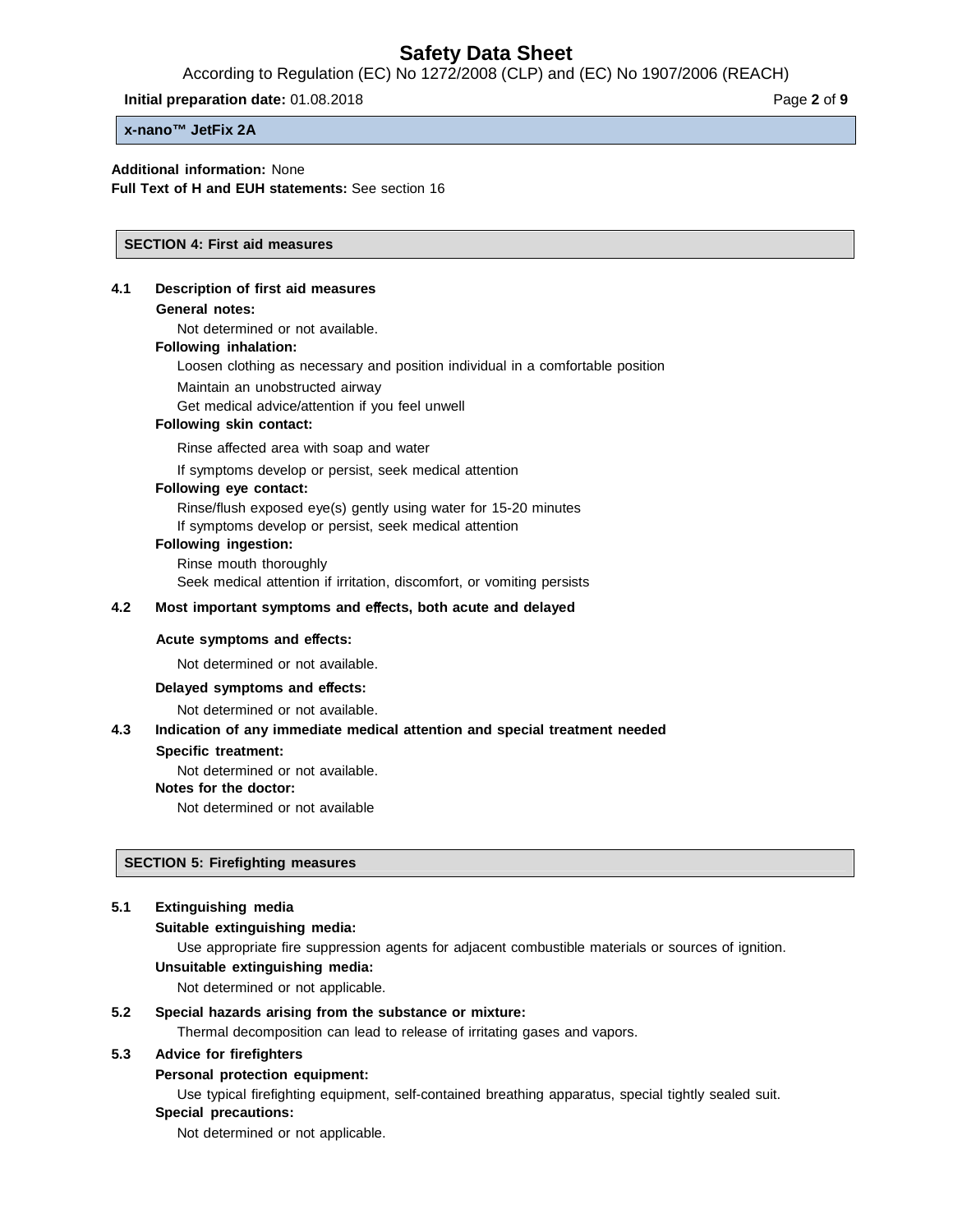According to Regulation (EC) No 1272/2008 (CLP) and (EC) No 1907/2006 (REACH)

**Initial preparation date:** 01.08.2018 **Page 3** of **9** 

#### **x-nano™ JetFix 2A**

#### **SECTION 6: Accidental release measures**

#### **6.1 Personal precautions, protective equipment and emergency procedures:**

Ensure adequate ventilation.

Ensure air handling systems are operational.

Wear protective eye wear, gloves and clothing.

# **6.2 Environmental precautions:**

Should not be released into the environment.

Prevent from reaching drains, sewer or waterway.

#### **6.3 Methods and material for containment and cleaning up:**

Wear protective eye wear, gloves and clothing.

Absorb with non-combustible liquid-binding material (sand, diatomaceus earth (clay), acid binders, universal binders).

Dispose of contents / container in accordance with local regulations.

#### **6.4 Reference to other sections:**

Not determined or not applicable.

## **SECTION 7: Handling and storage**

#### **7.1 Precautions for safe handling:**

Use only with adequate ventilation. Avoid breathing mist or vapor. Do not eat, drink, smoke or use personal products when handling chemical substances.

#### **7.2 Conditions for safe storage, including any incompatibilities:**

Keep container tightly sealed. Protect from freezing and physical damage. Store in a cool, well-ventilated area.

#### **7.3 Specific end use(s):**

Not determined or not applicable.

#### **SECTION 8: Exposure controls/personal protection**







#### **8.1 Control parameters**

Only those substances with limit values have been included below.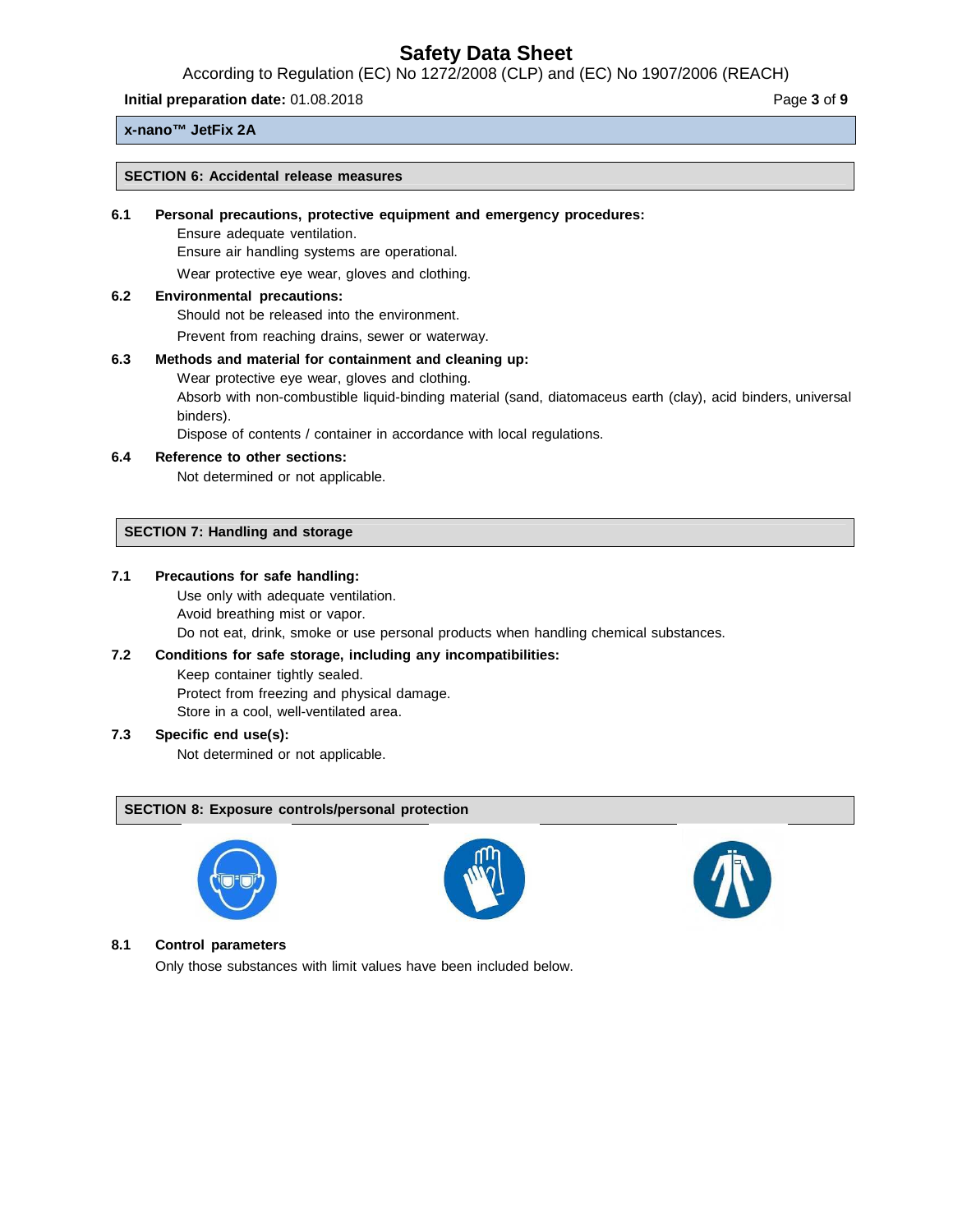According to Regulation (EC) No 1272/2008 (CLP) and (EC) No 1907/2006 (REACH)

**Initial preparation date:** 01.08.2018 **Page 4** of **9** 

**x-nano™ JetFix 2A**

| <b>Country (Legal Basis)</b> | <b>Substance</b> | <b>Identifier</b> | <b>Permissible concentration</b>                                                                                                                               |
|------------------------------|------------------|-------------------|----------------------------------------------------------------------------------------------------------------------------------------------------------------|
| Croatia                      | Glycerol         | $56 - 81 - 5$     | Maximum (8 hr) allowable<br>concentration: 10 mg/m <sup>3</sup>                                                                                                |
| Cyprus                       | Glycerol         | $56 - 81 - 5$     | 8-hour TWA: 2 mg/m <sup>3</sup>                                                                                                                                |
| Czech Republic               | Glycerol         | $56 - 81 - 5$     | 8-hour TWA: 10 mg/m <sup>3</sup>                                                                                                                               |
| Estonia                      | Glycerol         | 56-81-5           | 8-hour TWA: 10 mg/m <sup>3</sup>                                                                                                                               |
| Poland                       | Glycerol         | 56-81-5           | 8-hour TWA (NDS): 10 mg/m <sup>3</sup><br>(inhalable fraction)                                                                                                 |
|                              | Glycerol         | 56-81-5           | 8-hour TWA (NDS): 2 mg/m <sup>3</sup><br>(Organic dusts of animal and<br>vegetable origin, containing 10%<br>or more of free silica, inhalable<br>fraction)    |
|                              | Glycerol         | 56-81-5           | 8-hour TWA (NDS): 2 mg/m <sup>3</sup><br>(Organic dusts of animal and<br>vegetable origin, containing less<br>than 10% of free silica, respirable<br>fraction) |
|                              | Glycerol         | $56 - 81 - 5$     | 8-hour TWA: 4 mg/m <sup>3</sup> (Organic<br>dusts of animal and vegetable<br>origin, containing less than 10% of<br>free silica, inhalable fraction)           |
|                              | Glycerol         | $56 - 81 - 5$     | 8-hour TWA (NDS): 1 mg/m <sup>3</sup><br>(Organic dusts of animal and<br>vegetable origin, containing 10%<br>or more of free silica, respirable<br>fraction)   |
| Slovakia                     | Glycerol         | $56 - 81 - 5$     | 8-hour TWA (NPEL): 10 mg/m <sup>3</sup>                                                                                                                        |
| Belgium                      | Glycerol         | 56-81-5           | 8-hour TWA: 10 mg/m <sup>3</sup>                                                                                                                               |
| Denmark                      | Glycerol         | 56-81-5           | TWA: $3$ mg/m <sup>3</sup>                                                                                                                                     |
| Finland                      | Glycerol         | 56-81-5           | 8-hour limit: 20 mg/m <sup>3</sup>                                                                                                                             |
| France                       | Glycerol         | $56 - 81 - 5$     | Time weighted average (VME): 10<br>mg/m <sup>3</sup>                                                                                                           |
| Germany                      | Glycerol         | 56-81-5           | 8-hour TWA: 200 mg/m <sup>3</sup>                                                                                                                              |
| Greece                       | Glycerol         | $56 - 81 - 5$     | 8-hour TWA: 10 mg/m <sup>3</sup>                                                                                                                               |
| Ireland                      | Glycerol         | 56-81-5           | 8-hour OEL (TWA): 10 mg/m <sup>3</sup>                                                                                                                         |
| Portugal                     | Glycerol         | 56-81-5           | 8-hour exposure limit: 10 mg/m <sup>3</sup>                                                                                                                    |
| Spain                        | Glycerol         | $56 - 81 - 5$     | 8-hour daily exposure limit<br>(VLA_ED): 10 mg/m <sup>3</sup>                                                                                                  |
| United Kingdom               | Glycerol         | $56 - 81 - 5$     | TWA: 10 mg/m <sup>3</sup>                                                                                                                                      |

# **Occupational Exposure limit values:**

## **Biological limit values:**

No biological exposure limits noted for the ingredient(s).

#### **Derived No E**ff**ect Level (DNEL):**

Not determined or not applicable.

#### **Predicted No E**ff**ect Concentration (PNEC):**

Not determined or not applicable.

#### **Information on monitoring procedures:**

Monitoring of the concentration of substances in the breathing zone of workers or in the general workplace may be required to confirm compliance with an OEL and adequacy of exposure controls Biological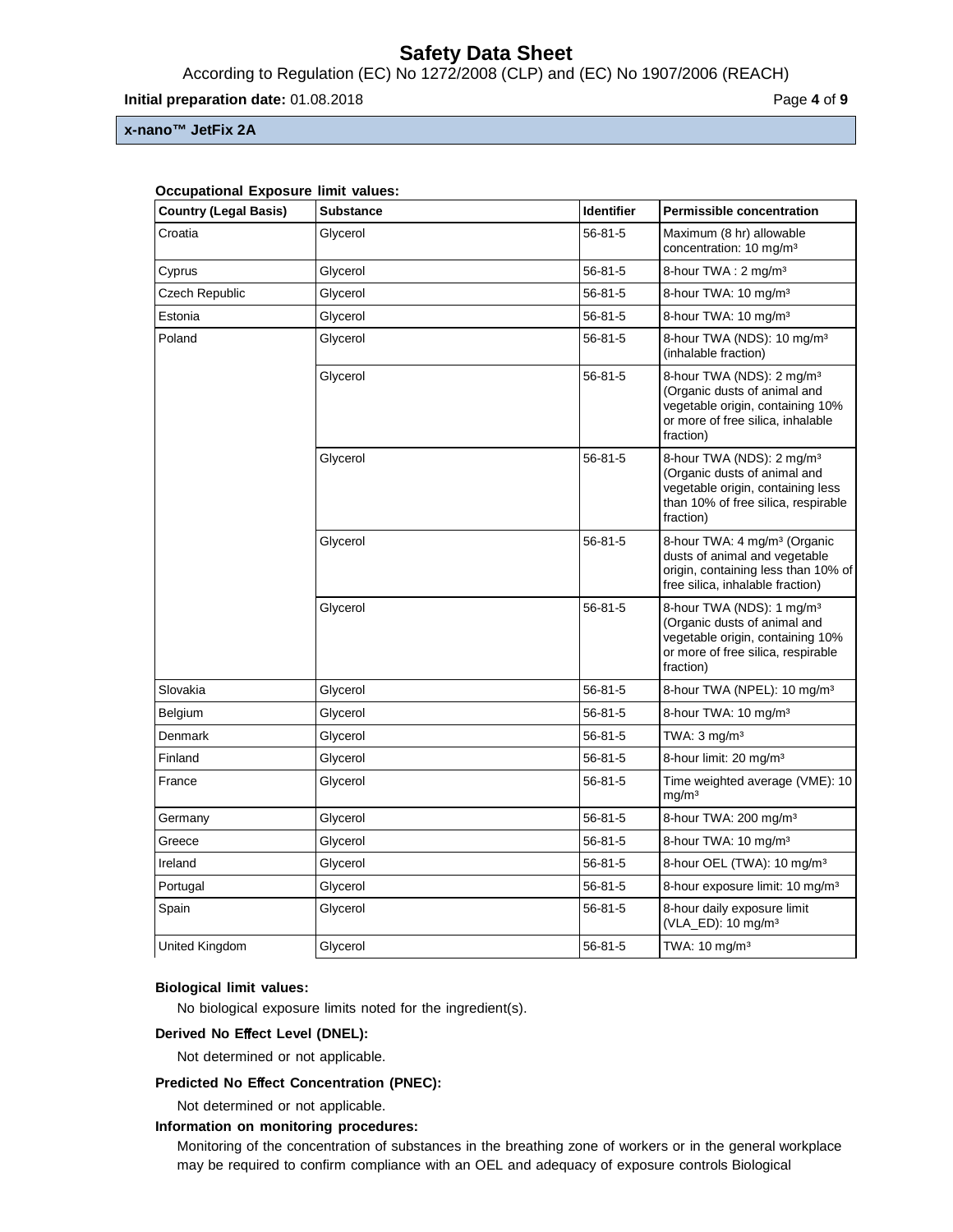According to Regulation (EC) No 1272/2008 (CLP) and (EC) No 1907/2006 (REACH)

#### **Initial preparation date:** 01.08.2018 **Page 5** of **9**

**x-nano™ JetFix 2A**

monitoring may also be appropriate for some substances

#### **8.2 Exposure controls**

#### **Appropriate engineering controls:**

Emergency eye wash fountains and safety showers should be available in the immediate vicinity of use or handling.

Provide exhaust ventilation or other engineering controls to keep the airborne concentrations of vapor and mists below the applicable workplace exposure limits (Occupational Exposure Limits-OELs) indicated above.

# **Personal protection equipment Eye and face protection:**

Safety goggles or glasses, or appropriate eye protection.

#### **Skin and body protection:**

Select glove material impermeable and resistant to the substance.

Wear appropriate clothing to prevent any possibility of skin contact.

#### **Respiratory protection:**

If engineering controls do not maintain airborne concentrations below recommended exposure limits (where applicable) or to an acceptable level (in countries where exposure limits have not been established), an approved respirator must be worn.

#### **General hygienic measures:**

Avoid contact with skin, eyes and clothing.

Wash hands before breaks and at the end of work.

Wash contaminated clothing before reuse.

#### **Environmental exposure controls:**

Select controls based on a risk assessment of local conditions.

See section 6 for information on accidental release measures.

#### **SECTION 9: Physical and chemical properties**

#### **9.1 Information on basic physical and chemical properties**

| Appearance                              | <b>Black liquid</b>              |
|-----------------------------------------|----------------------------------|
| Odor                                    | <b>Odorless</b>                  |
| <b>Odor threshold</b>                   | Not determined or not available. |
| рH                                      | $7.0 - 8.0$                      |
| <b>Melting point/freezing point</b>     | Not determined or not available. |
| Initial boiling point/range             | 96.1 - 97.8 °C                   |
| Flash point (closed cup)                | 148.9 °C                         |
| <b>Evaporation rate</b>                 | Not determined or not available. |
| Flammability (solid, gas)               | Not determined or not available. |
| Upper flammability/explosive limit      | Not determined or not available. |
| Lower flammability/explosive limit      | Not determined or not available. |
| Vapor pressure                          | Not determined or not available. |
| Vapor density                           |                                  |
| <b>Density</b>                          | Not determined or not available. |
| <b>Relative density</b>                 | $1.00 - 1.20$ g/ml               |
| <b>Solubilities</b>                     | Soluble in water.                |
| Partition coefficient (n-octanol/water) | Not determined or not available. |
| <b>Auto/Self-ignition temperature</b>   | Not determined or not available. |
| <b>Decomposition temperature</b>        | Not determined or not available. |
| <b>Dynamic viscosity</b>                | $2.0 - 6.5$ cPs                  |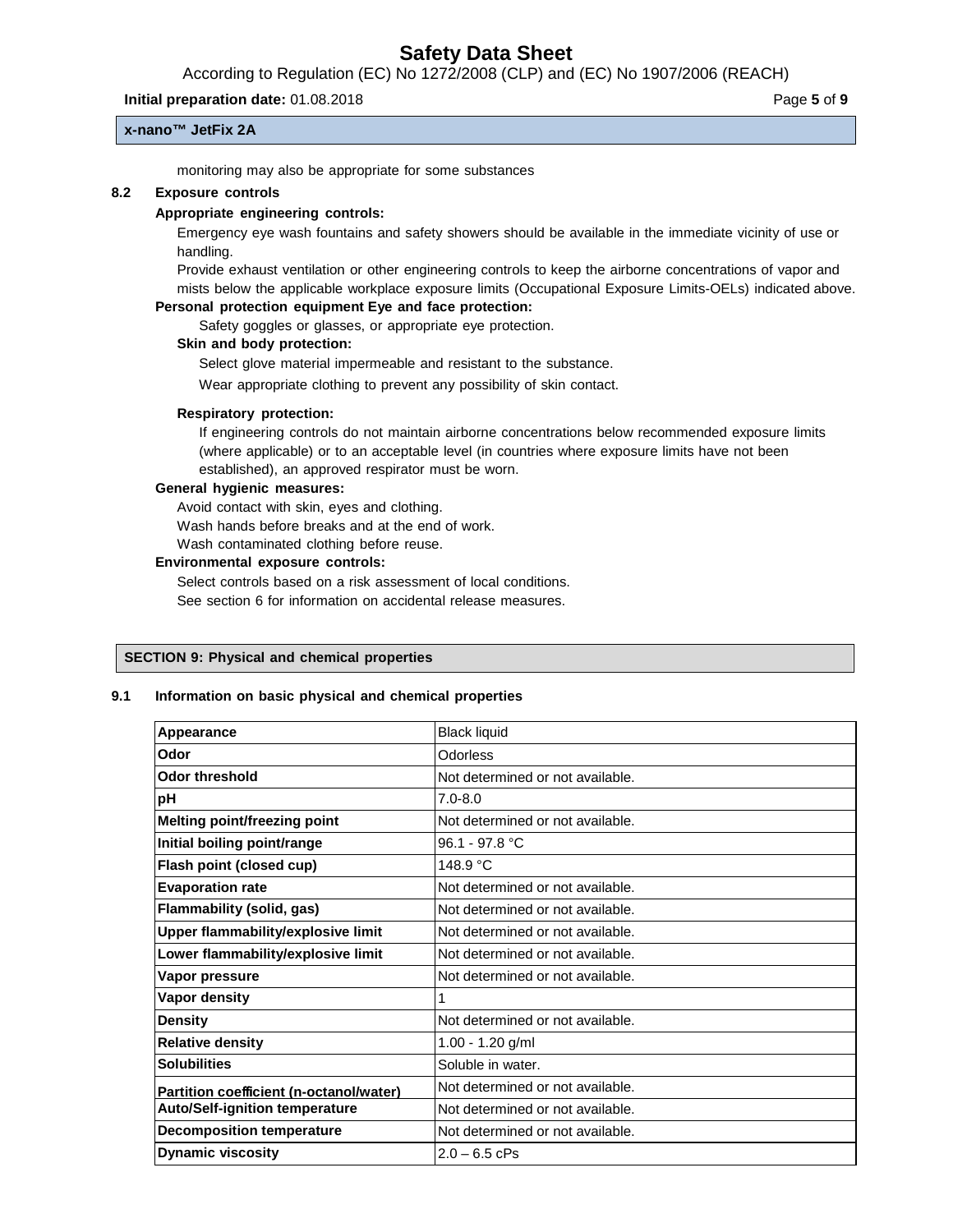According to Regulation (EC) No 1272/2008 (CLP) and (EC) No 1907/2006 (REACH)

**Initial preparation date:** 01.08.2018 **Page 6** of **9** 

#### **x-nano™ JetFix 2A**

| Kinematic viscosity         | Not determined or not available.  |
|-----------------------------|-----------------------------------|
| <b>Explosive properties</b> | INot determined or not available. |
| <b>Oxidizing properties</b> | INot determined or not available. |
| Athen information           |                                   |

# **9.2 Other information**

**Volatile Organic Compound** 3.0

# **SECTION 10: Stability and reactivity**

**10.1 Reactivity:**

Reactions may occur with strong oxidizers

- **10.2 Chemical stability:** Stable under normal conditions of use and storage.
- **10.3 Possibility of hazardous reactions:** None under normal conditions of use and storage.
- **10.4 Conditions to avoid:** Avoid contact with strong oxidizers
- **10.5 Incompatible materials:** Keep away from strong oxidizers
- **10.6 Hazardous decomposition products:** Oxides of carbon and water

## **SECTION 11: Toxicological information**

#### **11.1 Information on toxicological e**ff**ects Acute toxicity**

**Assessment:** Based on available data, the classification criteria are not met.

**Product data:** No data available.

**Substance data:** No data available.

#### **Skin corrosion/irritation**

**Assessment:** Based on available data, the classification criteria are not met.

**Product data:** No data available.

**Substance data:** No data available.

#### **Serious eye damage/irritation**

**Assessment:** Based on available data, the classification criteria are not met.

**Product data:** No data available.

**Substance data:** No data available.

#### **Respiratory or skin sensitization**

**Assessment:** Based on available data, the classification criteria are not met.

**Product data:** No data available.

**Substance data:** No data available.

#### **Carcinogenicity**

**Assessment:** Based on available data, the classification criteria are not met.

**Product data:** No data available.

**Substance data:** No data available.

**International Agency for Research on Cancer (IARC):** None of the ingredients are listed.

**National Toxicology Program (NTP):** None of the ingredients are listed.

#### **Germ cell mutagenicity**

**Assessment:** Based on available data, the classification criteria are not met.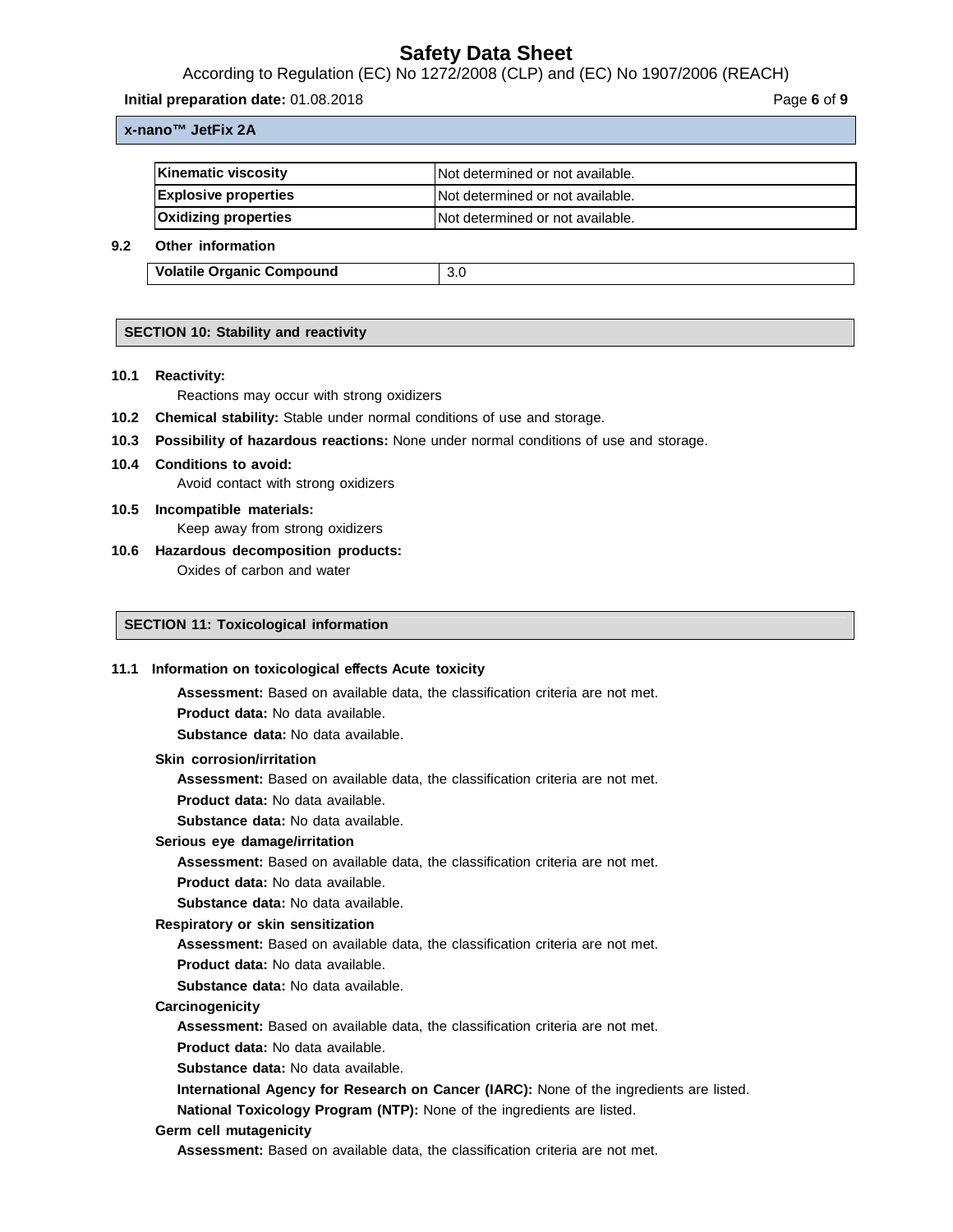According to Regulation (EC) No 1272/2008 (CLP) and (EC) No 1907/2006 (REACH)

**Initial preparation date:** 01.08.2018 **Page 7** of **9 Page 7** of **9** 

## **x-nano™ JetFix 2A**

| <b>Product data:</b> No data available.                                                          |
|--------------------------------------------------------------------------------------------------|
| Substance data: No data available.                                                               |
| <b>Reproductive Toxicity</b>                                                                     |
| <b>Assessment:</b> Based on available data, the classification criteria are not met.             |
| <b>Product data:</b> No data available.                                                          |
| <b>Substance data:</b> No data available.                                                        |
| Specific target organ toxicity (single exposure)                                                 |
| <b>Assessment:</b> Based on available data, the classification criteria are not met.             |
| <b>Product data:</b> No data available.                                                          |
| Substance data: No data available.                                                               |
| Specific target organ toxicity (repeated exposure)                                               |
| <b>Assessment:</b> Based on available data, the classification criteria are not met.             |
| <b>Product data:</b> No data available.                                                          |
| Substance data: No data available.                                                               |
| <b>Aspiration toxicity</b>                                                                       |
| <b>Assessment:</b> Based on available data, the classification criteria are not met.             |
| <b>Product data:</b> No data available.                                                          |
| <b>Substance data:</b> No data available.                                                        |
| Information on likely routes of exposure: No data available.                                     |
| Symptoms related to the physical, chemical and toxicological characteristics: No data available. |
| Other information: No data available.                                                            |
|                                                                                                  |
|                                                                                                  |

# **SECTION 12: Ecological information**

# **12.1 Toxicity**

| Acute (short-term) toxicity                                                          |
|--------------------------------------------------------------------------------------|
| <b>Assessment:</b> Based on available data, the classification criteria are not met. |
| <b>Product data:</b> No data available.                                              |
| <b>Substance data:</b> No data available.                                            |
| Chronic (Iong-term) toxicity Product data: No data available.                        |
| <b>Substance data:</b> No data available.                                            |

### **12.2 Persistence and degradability**

- **Product data:** No data available.
- **Substance data:** No data available.

# **12.3 Bioaccumulative potential**

- **Product data:** No data available.
- **Substance data:** No data available.

#### **12.4 Mobility in soil**

**Product data:** No data available.

**Substance data:** No data available.

## **12.5 Results of PBT and vPvB assessment**

**PBT assessment:** This product does not contain any substances that are assessed to be a PBT. **vPvB assessment:** This product does not contain any substances that are assessed to be a vPvB.

12.6 Other adverse effects: No data available.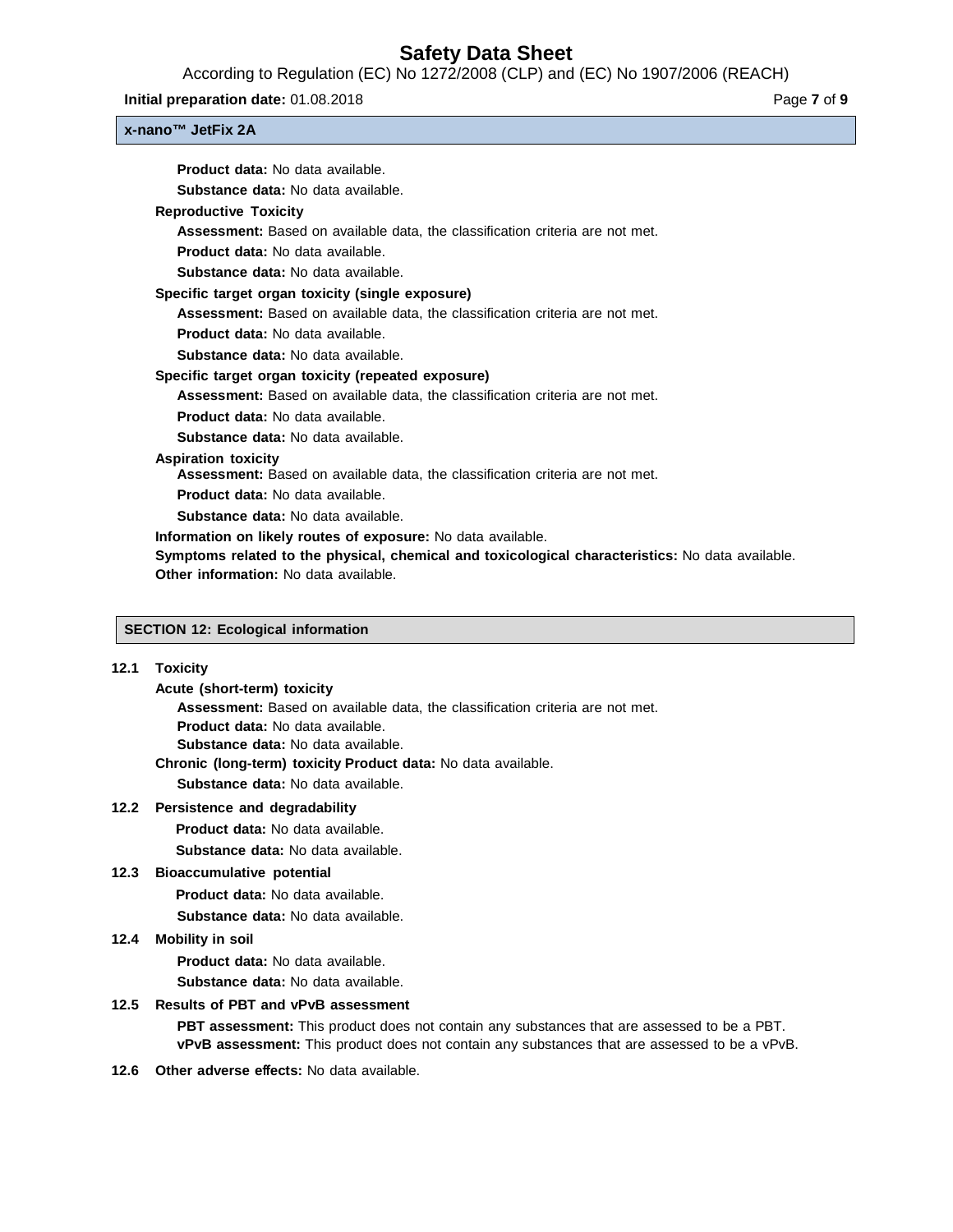According to Regulation (EC) No 1272/2008 (CLP) and (EC) No 1907/2006 (REACH)

**Initial preparation date:** 01.08.2018 **Page 8** of **9** 

#### **x-nano™ JetFix 2A**

#### **SECTION 13: Disposal considerations**

#### **13.1 Waste treatment methods Relevant information:**

It is the responsibility of the waste generator to properly characterize all waste materials according to applicable regulatory entities

#### **SECTION 14: Transport information**

## **International Carriage of Dangerous Goods by Road/Rail (ADR/RID)**

| UN number                     | Not regulated |
|-------------------------------|---------------|
| UN proper shipping name       | Not regulated |
| UN transport hazard class(es) | None          |
| <b>Packing group</b>          | None          |
| <b>Environmental hazards</b>  | None          |
| Special precautions for user  | None          |

#### **International Carriage of Dangerous Goods by Inland Waterways (ADN)**

| UN number                     | Not regulated |
|-------------------------------|---------------|
| UN proper shipping name       | Not regulated |
| UN transport hazard class(es) | None          |
| Packing group                 | None          |
| <b>Environmental hazards</b>  | None          |
| Special precautions for user  | None          |

#### **International Maritime Dangerous Goods (IMDG)**

| <b>IUN number</b>             | Not regulated |
|-------------------------------|---------------|
| UN proper shipping name       | Not regulated |
| UN transport hazard class(es) | None          |
| <b>Packing group</b>          | None          |
| <b>Environmental hazards</b>  | None          |
| Special precautions for user  | None          |

## **International Air Transport Association Dangerous Goods Regulations (IATA-DGR)**

| <b>IUN number</b>             | Not regulated |
|-------------------------------|---------------|
| UN proper shipping name       | Not regulated |
| UN transport hazard class(es) | None          |
| <b>Packing group</b>          | None          |
| <b>IEnvironmental hazards</b> | None          |
| Special precautions for user  | None          |

| 14.7 Transport in bulk according to Annex II of MARPOL and the IBC Code |             |
|-------------------------------------------------------------------------|-------------|
| <b>Bulk Name</b>                                                        | l None      |
| Ship type                                                               | <b>None</b> |
| <b>Pollution category</b>                                               | None        |